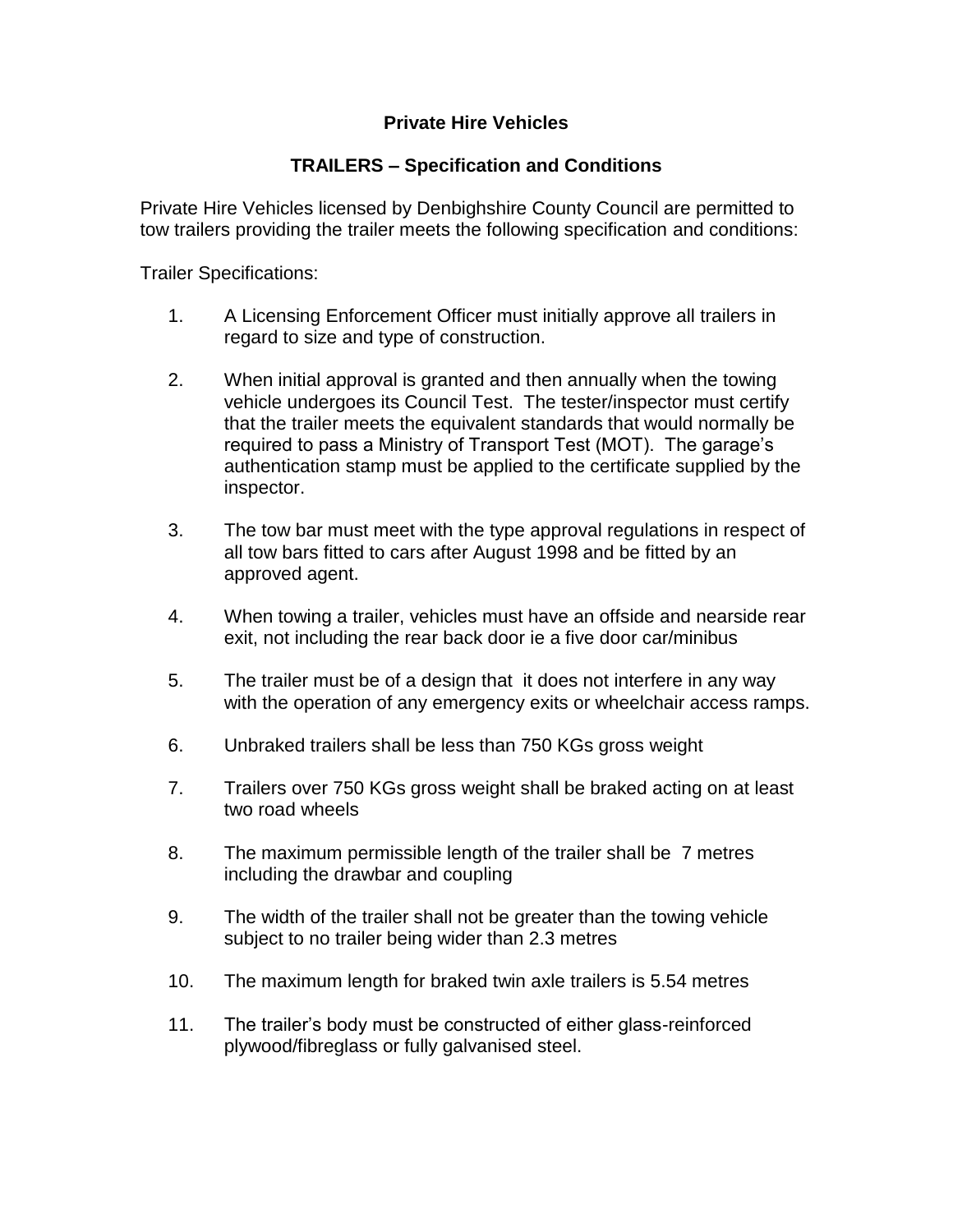- 12. The trailer's full frame must be made of galvanised steel with a straight drawbar.
- 13. Trailers must have been manufactured by a recognised manufacturer and have not been structurally altered since manufacture.
- 14. A trailer may be used by more than one licensed towing vehicle but each licensed vehicle used to tow the trailer must be separately approved and the additional licence fee paid for each towing vehicle
- 15. An additional licence plate will be issued by the Council for each licensed Hackney Carriage and Private Hire vehicle licensed to tow trailers and the relevant plate must be affixed to the rear of the trailer near the number plate whenever an approved trailer is towed by the licensed vehicle.

Trailer conditions:

- 1. The driver of the towing vehicle must hold the appropriate category on their DVLA driving licence
- 2. The trailer must only be used on pre-booked journeys when excess luggage is to be carried and not for general use
- 3. The licensed towing vehicle's insurance must cover the towing of a trailer
- 4. The trailer shall carry an appropriate spare wheel, adequate tools to change a wheel and correctly inflated spare tyre at all times that it is in use for hire and reward
- 5. The kerbside weight of the trailer when fully laden should not exceed that determined by the vehicle manufacturer as being the safe towing weight limit
- 6. A suitable lid or other approved means of enclosure shall be fitted to secure the contents within the trailer when in use and to keep it watertight
- 7. The trailer must at all times comply with all Road Traffic legislation requirements in particular those as laid down in the Road Vehicles (Construction and Use) regulations 1986
- 8. The trailer shall not display any form of sign or advertisement apart from the licence plate issued by the Council.